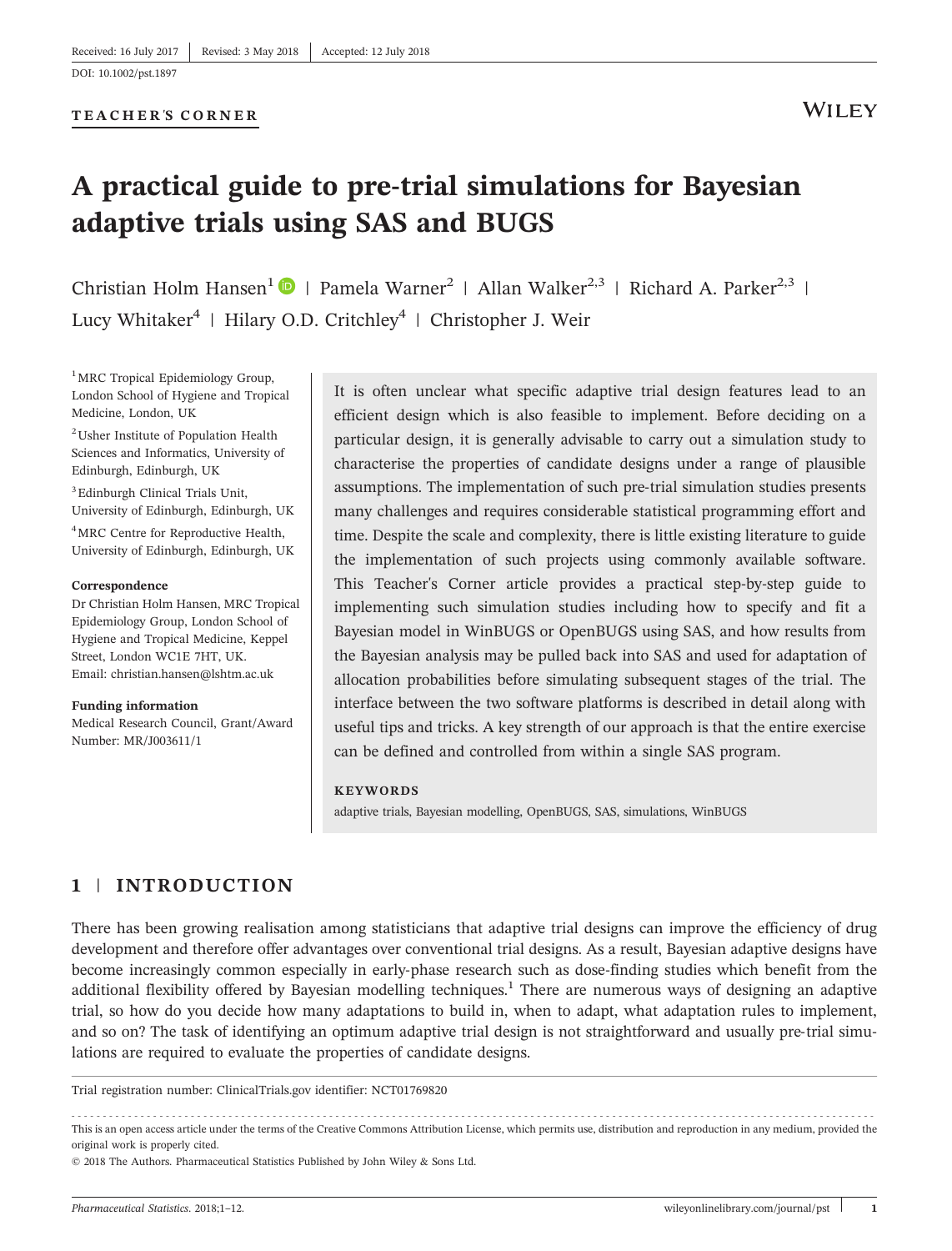For many clinical trial statisticians, the SAS software is their main statistical programming platform, but while some Bayesian modelling needs can be addressed using Proc MCMC in SAS, the Bayesian inference Using Gibbs Sampling (BUGS) software offers a highly flexible and intuitive environment for specifying and fitting Bayesian models of almost any level of complexity. There are two main versions of the BUGS software: OpenBUGS is an open‐source version which is continually being developed, while WinBUGS, which was developed first, is a stand-alone, stable and wellestablished version of the software (according to OpenBUGS' own website) which will remain available although will not be further developed.<sup>2-4</sup> Zhang et al (2008) published a useful tutorial with details of a SAS interface for Bayesian analysis with WinBUGS.<sup>5</sup> In this Teacher's Corner article, we extend this idea, illustrating in a step-by-step guide how SAS and the BUGS software may be used to coordinate simulations of Bayesian adaptive trials, pointing out differences in the implementation with WinBUGS and OpenBUGS where necessary.<sup>6</sup>

## **2** | **MOTIVATING EXAMPLE**

Firstly, we introduce as a motivating example the response-adaptive dose-finding DexFEM trial (Dexamethasone For Excessive Menstruation study, funded by the MRC, ref: MR/J003611/1). This trial aims to establish whether Dexamethasone (a synthetic glucocorticoid) taken orally is effective in reducing menstrual blood loss in women with heavy menstrual bleeding and to estimate the Dexamethasone dose-response profile.<sup>7</sup> The trial aims to enrol 108 women with heavy menstrual bleeding (expected to lead to 100 being available for the final analysis after allowing for drop-outs) in a multiple parallel arm dose-finding trial, with differing dose levels.

Participants are randomised to receive either placebo or one of a range of possible Dexamethasone doses with, initially, equal allocation probabilities across the active doses. In a response-adaptive trial such as DexFEM, efficient learning around the critical region of the underlying dose‐response curve (ie, the region that covers the shift between efficacious or not) can be achieved by updating the allocation probabilities for active doses for subsequent trial participants as outcome data from participants already in the trial provide information on the likely shape of the dose‐response curve.

There are many design features to consider when planning a response‐adaptive dose‐finding trial. Those considered for the DexFEM trial included the number of doses to be studied (and therefore the number of trial arms to include), how many adaptations to build into the trial, and when during the trial to perform those adaptations. The study team sought a feasible design which would provide effective adaptation and therefore carried out a simulation study to characterise the performance of a range of candidate designs in terms of type I error and statistical power.

## **2.1** | **Simulation of trial data**

The simulations aimed to mimic a real trial as closely as possible, including the screening and enrolment process, randomisation to trial arms, and treatment effects of receiving the trial drug at various doses.

The primary outcome variable is the difference between the baseline and follow-up menstrual blood loss measurements. To be included in the trial, participants have to have an average blood loss of at least 50 mL over two screening cycle menstrual blood loss measurements. Correlated measurements on the same woman were simulated, and because only subjects with high baseline measurements would be eligible for study participation, the simulation procedure induced a "regression to the mean" effect in the follow-up measurements as might be expected in a real trial.

After generating baseline measurements at screening, simulated patients with a baseline average blood loss of at least 50 mL were randomised to either placebo or an active dose according to the current set of randomisation probabilities. After randomisation, the next step was to simulate measurements during treatment after the addition of a treatment effect, governed by a hypothesised dose‐response relationship.

### **2.2** | **The Bayesian trial analysis**

The dose-response curve was estimated from the simulated trial data using a Bayesian second-order Normal Dynamic Linear Model.<sup>8</sup> Such flexible models place few restrictions on the shape of the estimated curve. The freely available BUGS software was used to fit the Bayesian model with the simulated data being generated using SAS.

With this motivating example in mind, we provide in the following sections the framework for the dialogue between SAS and the BUGS software (highlighting minor differences between WinBUGS and OpenBUGS) and illustrate how to fully automate and manage the simulation exercise using a single SAS control program.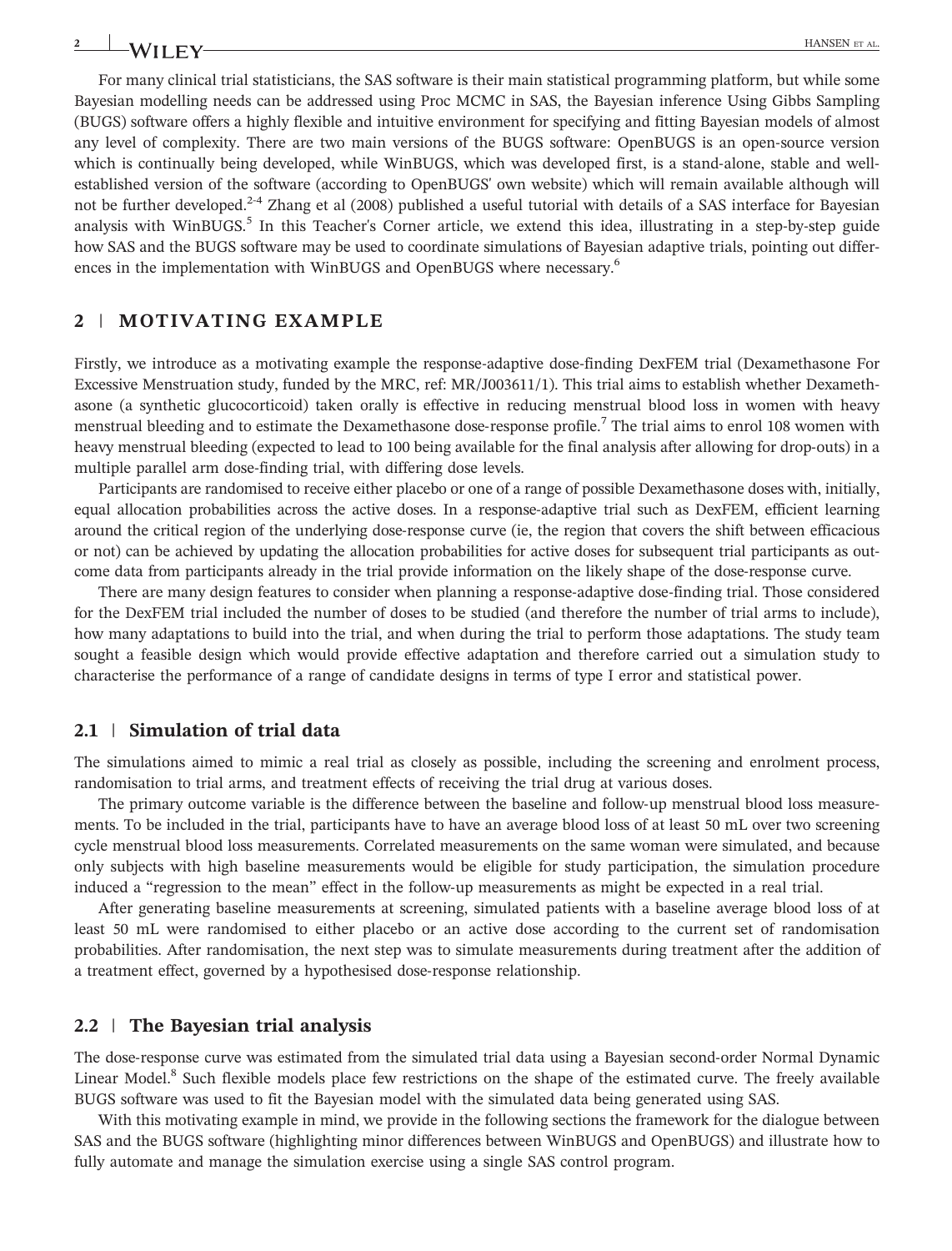# **3** | **HOW TO RUN BUGS THROUGH SAS**

Fitting a Bayesian model using BUGS requires a data file, a model specification, and a set of initial values to start off the Markov Chain Monte Carlo (MCMC) iterative algorithm.<sup>9</sup> In addition, because the simulations are coordinated within SAS, the interactive BUGS user interface is not being used. A so-called script file is therefore also required. This is a file that contains all the BUGS instructions needed to specify the model, estimate posterior distributions of the model parameters, and export realisations and summaries from these.

The simulated trial data required for the Bayesian analysis are stored in a single SAS dataset and exported from SAS as a text file in a data format accepted by BUGS to a location on a hard drive or server. A freely accessible SAS macro is available for download [\(http://www.psychstat.org/us/article.php/61.htm](http://www.psychstat.org/us/article.php/61.htm)) and allows this data export and manipulation exercise to be performed in one simple step through a single macro call.<sup>10,11</sup> To ensure that the macro can be accessed automatically each time SAS is opened, save the downloaded files in the system directories where SAS searches for macro programs by default (eg, core\sasmacro), or add the path of the directory containing the macro files to the SASAUTOS clause of the SAS configuration file.

Next, we use SAS to generate a model specification file that specifies the Bayesian model to be estimated in BUGS. This is done by including the model specification in a SAS dataset using the SAS CARDS command and outputting this as a text file to the external location on the hard drive or server. The SAS data steps needed to perform these tasks are shown in Box 1.

**Box 1** SAS data steps needed to create and export the model specification file which contains the Bayesian model to be estimated in BUGS. The first data step creates a SAS dataset, MODEL, comprising a single cell which contains the entire model specification. In the subsequent \_NULL\_ data step, the content of the MODEL dataset is stored as a text file.

DATA MODEL; INPUT model \$80.; CARDS; model{ <Include BUGS model and prior specifications here> } ; RUN; DATA NULL; SET MODEL; FILE "<file path>\BUGS\Model\Model.txt"; PUT model; RUN;

Similarly, a SAS dataset containing text specifying initial values for all of the model parameters is created and saved as a text file (Box 2). Finally, the text for the BUGS script is specified in a SAS dataset and saved as a text file in the folder containing the BUGS executable file. Also saved to this location is a Windows batch file with a command to execute BUGS using the script file (Box 3).

**Box 2** Text for the BUGS initial values specification is stored in the SAS dataset INITs and subsequently saved in a text file. DATA INIT; INPUT initials \$80.; CARDS; list(<parameter1=parameter1initialvalue, parameter2=parameter2initialvalue, etc.> <Specify further initial parameter values here> ) ;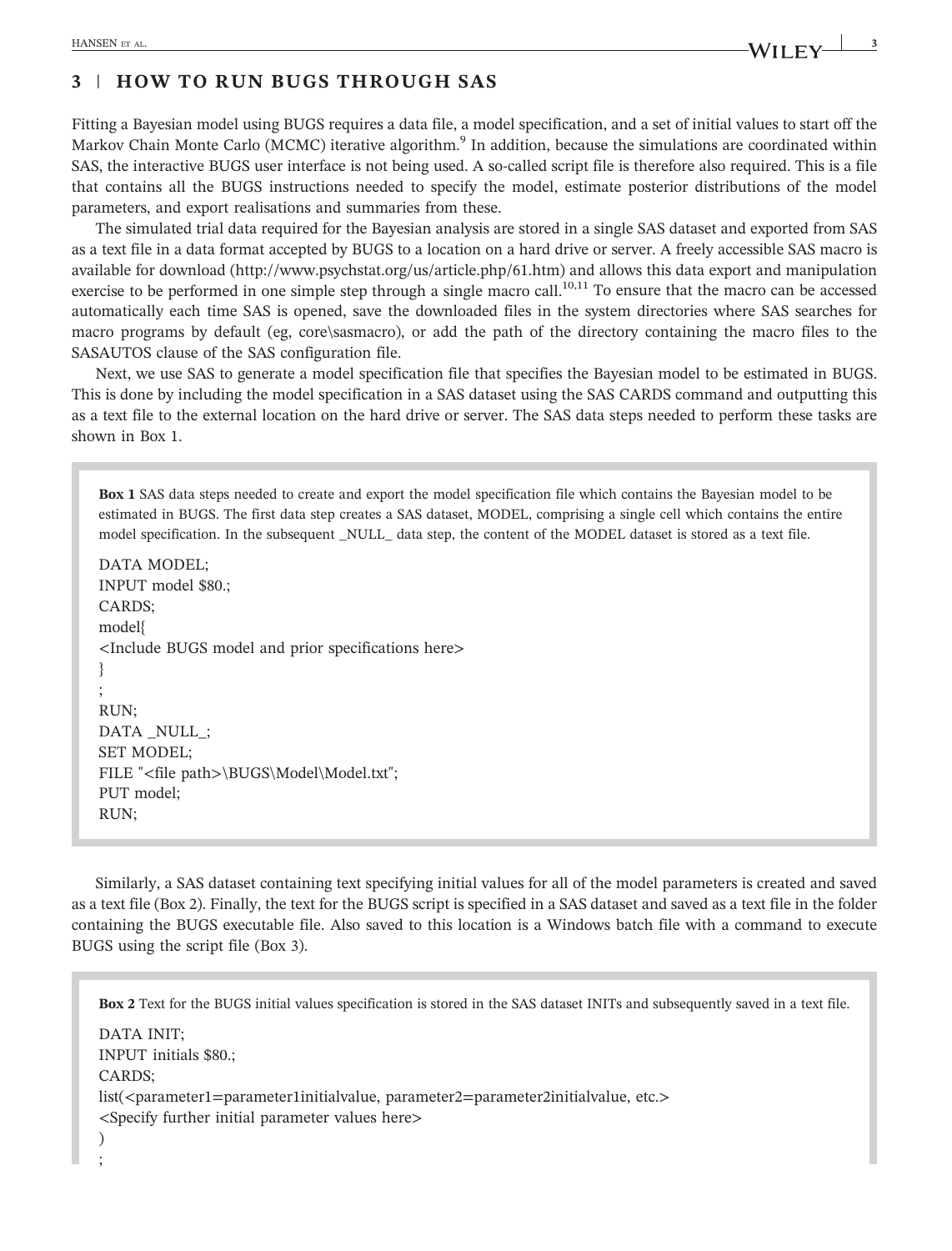RUN; DATA \_NULL\_; SET INIT; FILE "<file path>\BUGS\InitialVals\IN1.txt"; PUT initials; RUN;

The script file contains commands to open up a BUGS log window, check model specifications, load data and compile the model, and set initial values. Depending on the particular model being fitted it may be necessary to generate additional initial values not included in the initial values specification, eg, to model incomplete data or predictive distributions. This can be done with WinBUGS by adding the *gen.inits* command (OpenBUGS: *modelGenInits*) after reading in the initial values specification. The *update* command (OpenBUGS: *modelUpdate*) is used on two occasions, firstly to update the sampler a sufficiently large number of times (in a so-called "burn-in" phase) to obtain convergence in the MCMC algorithms, and secondly, to draw further realisations for inference after convergence has been achieved. In our example, after a "burn‐in" phase of 5000 realisations, a further sample of 10,000 realisations of a set of relevant parameters is recorded and summary statistics are computed and written to the log file. See Box 3a and 3b for example code to use with WinBUGS and OpenBUGS, respectively.

The last step required to start the BUGS analysis from SAS is a call to execute the batch file. This is easily done using the SAS X command:

```
options xmin;
DATA NULL;
      X "file path > \RunSim.bat";RUN;
```
**Box 3a** SAS data steps needed to generate and save the **WinBUGS** script and Windows batch files. In the first data step a SAS dataset, SCRIPT, is created which contains the WinBUGS script. The subsequent \_NULL\_ data step then stores the script in a text file named simbat.txt. The dataset BATCH contains the batch instructions to execute WinBUGS using the script stored in simbat.txt. The final NULL data step stores these instructions in a batch file named RunSim.bat in the same directory as the WinBUGS executable file.

#### DATA SCRIPT;

SET SEED(where=(<set condition for selecting a new seed from dataset of seeds, e.g,. trial=1 AND phase=2>)); LENGTH script \$80.;  $SCRIPT = "display('log")$ ; OUTPUT; SCRIPT = "check('<file path>/BUGS/Model/model.txt')" ;OUTPUT; SCRIPT = "set.seed("||catt(WINSEED)||")" ;OUTPUT; SCRIPT = "data('<file path>/BUGS/Data/dat\_sim.txt')" ;OUTPUT;  $SCRIPT = "compile(1)" ; OUTPUT;$ SCRIPT = "inits(1, '<file path>/BUGS/InitialVals/in1.txt')" ;OUTPUT; SCRIPT = "update(<number of burn‐in iterations, e.g,. 5,000>)" ;OUTPUT;  $SCRIPT = "set( $\times$ name of 1st parameter>)" ; OUTPUT;$ SCRIPT = "set(<name of 2nd parameter>)" ;OUTPUT;  $<$ etc $>$  $SCRIPT = "update(*number of monitored iterations, e.g., 10,000*)"$ ; OUTPUT;  $SCRIPT = "stats(*)"$ ; OUTPUT; SCRIPT = "save(<file path>/BUGS/output/log.txt')" ;OUTPUT;  $SCRIPT = "quit()" ; OUTPUT;$ RUN; DATA NULL ; SET SCRIPT;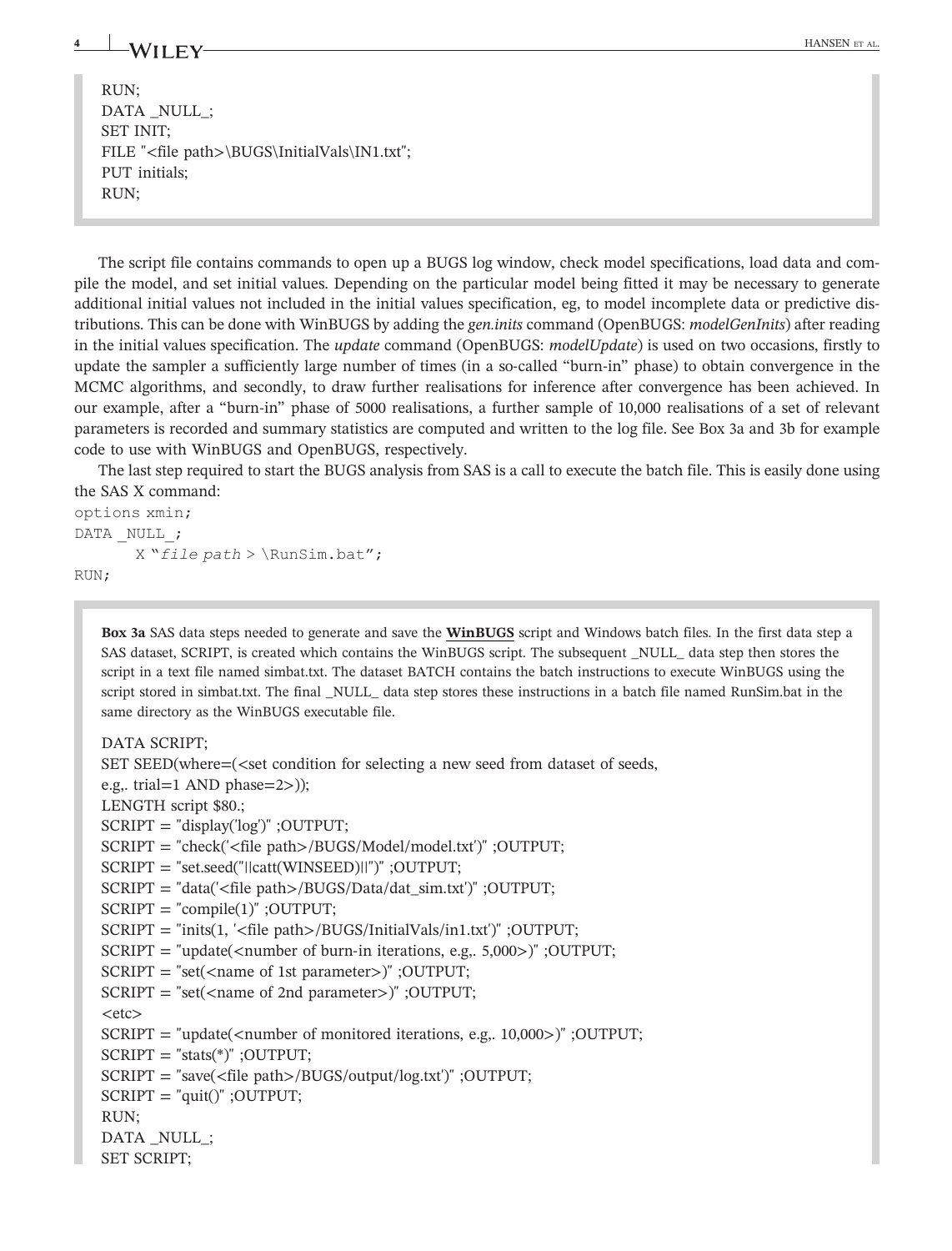HANSEN ET AL. **SPACE AL. 5M**/II **F V** 

FILE "C:\Program Files\WinBUGS14\simbat.txt"; PUT script; RUN; DATA BATCH; INPUT batch \$80.; CARDS;  $\Gamma$ CD C:\Program files\WinBUGS14 WinBUGS14.exe /PAR simbat.txt **EXIT** ; RUN; DATA NULL ; SET BATCH; FILE "C:\Program Files\WinBUGS14\RunSim.bat"; PUT batch; RUN;

Control is returned to SAS once the RunSim.bat Windows batch file has finished executing. Be aware that if the file path takes the form *C:*\*Program Files*\*..*., the SAS X command may not recognise the *Program Files* directory unless this is referred to by its 8‐character system name instead (usually something like *C:*\*Progra~1*\ *…*).The *xmin* option is used to suppress the WinBUGS application window by starting the program in minimised form. This is particularly useful when running the SAS program code in batch mode, as the computer may be used for other tasks while SAS is simulating data and running WinBUGS in the background. The *xmin* option only works with WinBUGS; however, the HEADLESS option used with the OpenBUGS application call (Box 3b) serves the same function.

**Box 3b** SAS data steps needed to generate and save the **OpenBUGS** script and Windows batch files. The function of each data step is described in the explanatory text accompanying Box 3a. For the OpenBUGS application call to work properly, we found it necessary to include a blank space at the end (forced by the trailing "#") of the line and to restrict the name of the script file to six characters in length. The reasons for this are unknown to us.

DATA SCRIPT;

SET SEED(where=(<set condition for selecting a new preset state for OpenBUGS, random number generator, e. g,. trial=1 AND phase=2>));

LENGTH script \$80.;

SCRIPT = "modelOutput('log')" ;OUTPUT;

SCRIPT = "modelCheck('<file path>/BUGS/Model/model.txt')" ;OUTPUT;

SCRIPT = "modelSetRN("||catt(RNstate)||")" ;OUTPUT;

SCRIPT = "modelData('<file path>/BUGS/Data/dat\_sim.txt')" ;OUTPUT;

- SCRIPT = "modelCompile(1)" ;OUTPUT;
- SCRIPT = "modelInits(1, '<file path>/BUGS/InitialVals/in1.txt')" ;OUTPUT;
- $SCRIPT = "modelUpdate(*number of burn-in iterations, e.g., 5,000*)" ; OUTPUT;$
- SCRIPT = "samplesSet(<name of 1st parameter>)" ;OUTPUT;
- SCRIPT = "samplesSet(<name of 2nd parameter>)" ;OUTPUT;

 $<$ etc $>$ 

SCRIPT = "modelUpdate(<number of monitored iterations, e.g,.  $10,000$ >)" ;OUTPUT;

SCRIPT = "samplesStats('\*')" ;OUTPUT;

SCRIPT = "modelSaveLog(<file path>/BUGS/output/log.txt')" ;OUTPUT;

```
SCRIPT = "modelQuit('yes')" ;OUTPUT;
```
RUN;

DATA NULL ;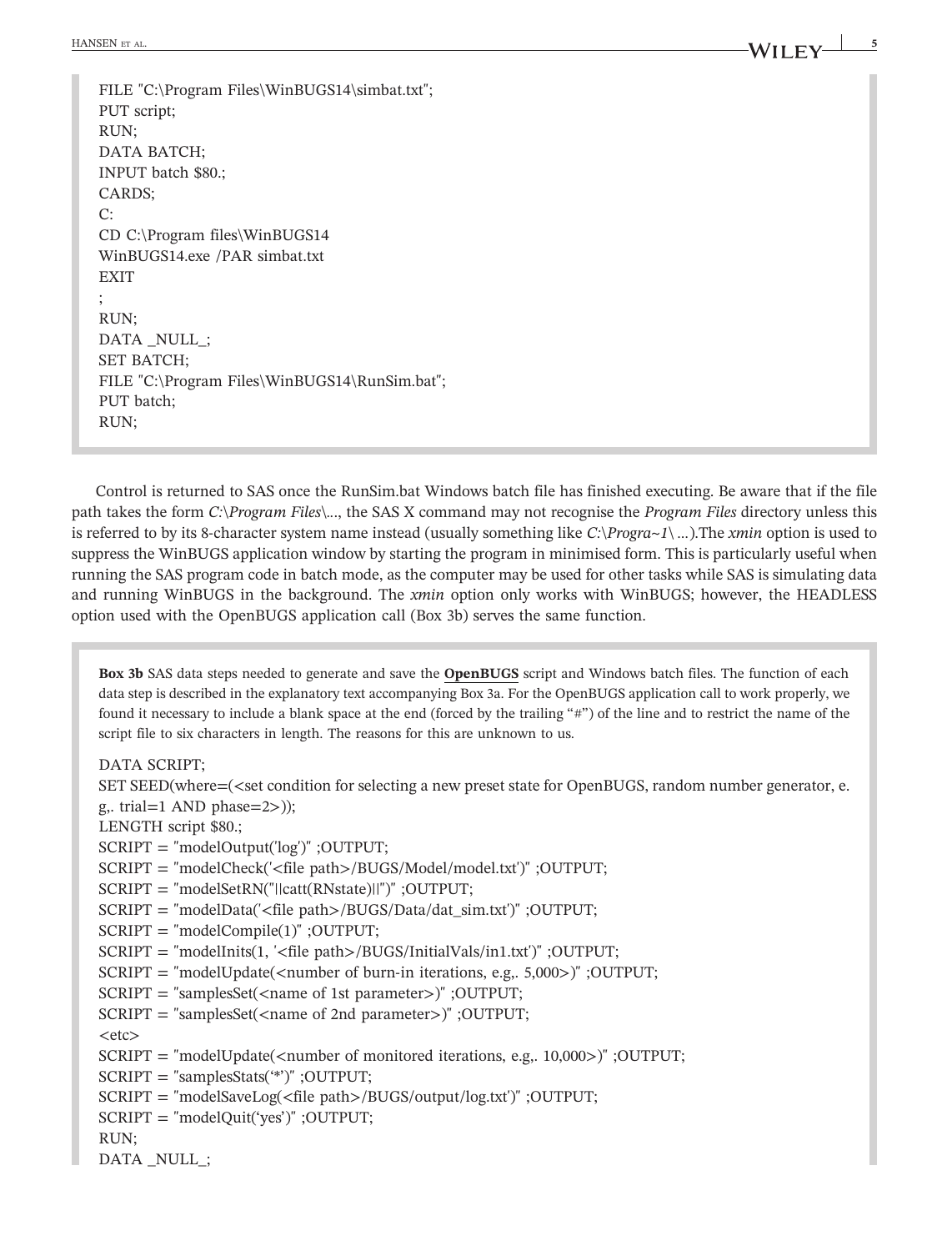| 6 | -WILEY-                                                                                                                                               | HANSEN ET AL |
|---|-------------------------------------------------------------------------------------------------------------------------------------------------------|--------------|
|   |                                                                                                                                                       |              |
|   | SET SCRIPT;                                                                                                                                           |              |
|   | FILE "C:\Program Files\OpenBUGS\OpenBUGS323\simbat.txt";                                                                                              |              |
|   | PUT script;                                                                                                                                           |              |
|   | RUN;                                                                                                                                                  |              |
|   | DATA BATCH;                                                                                                                                           |              |
|   | INPUT batch \$80.;                                                                                                                                    |              |
|   | CARDS;                                                                                                                                                |              |
|   | C:                                                                                                                                                    |              |
|   | CD C:\Program files\OpenBUGS\OpenBUGS323                                                                                                              |              |
|   | OpenBUGS.exe /HEADLESS /PAR simbat.txt #                                                                                                              |              |
|   | <b>EXIT</b>                                                                                                                                           |              |
|   |                                                                                                                                                       |              |
|   | RUN;                                                                                                                                                  |              |
|   | DATA_NULL_;                                                                                                                                           |              |
|   | SET BATCH;                                                                                                                                            |              |
|   | FILE "C:\Program Files\OpenBUGS\OpenBUGS323\RunSim.bat";                                                                                              |              |
|   | PUT batch;                                                                                                                                            |              |
|   | RUN;                                                                                                                                                  |              |
|   |                                                                                                                                                       |              |
|   |                                                                                                                                                       |              |
|   | <b>USEFUL TIP</b>                                                                                                                                     |              |
|   | It is helpful to direct the SAS procedure output and log to text files on the hard drive or server as these will                                      |              |
|   | otherwise fill up and need to be emptied regularly. The two commands.<br>PROC PRINTTO print = " <file path=""> \SAS\Output\sim001_01.lst" new;</file> |              |
|   | RUN;                                                                                                                                                  |              |
|   | and                                                                                                                                                   |              |
|   | PROC PRINTTO $log =$ " <file path=""> \SAS\Log\sim001_01.txt" new;</file>                                                                             |              |
|   | RUN;                                                                                                                                                  |              |
|   | are used to direct the SAS output and log to external files respectively. Note that it is often convenient to store                                   |              |
|   | the first part of the file path in a macro variable which can be defined at the top of the program.                                                   |              |
|   |                                                                                                                                                       |              |

# **3.1** | **Controlling the seed for WinBUGS**' **random number generator**

You may be wondering why in Box 3a and 3b the script file is generated as a sequence of string values. You can use the CARDS command instead if you prefer, except that it is then not possible to vary the random number seed in successive WinBUGS or OpenBUGS calls. The Gibbs sampler in BUGS uses pseudorandom numbers to generate realisations from posterior distributions of estimated parameters, but unless explicitly set, the seed for the random number generator always reverts to its default value each time BUGS is executed. To change the random number seed in WinBUGS, use the *set.seed()* command in the script file with the new seed included within the parentheses. This can be done by updating the script file with a new seed from a list of seeds that has been generated a priori and stored in a dataset as shown in Box 3a where the SEED dataset is used in the data step that generates the script file and the relevant seed (stored in the WINSEED variable) is picked out. With OpenBUGS, the user has the option instead to change the internal state of the random number generator to one of 14 predefined states. This can be done through a script file using the command *modelSetRN (x)*, where *x* is an integer from 1 to 14.

# **3.2** | **Debugging of the BUGS program and checking for convergence of the MCMC chain**

While it is possible to relay error messages generated in BUGS back to SAS, we would not recommend using this approach for de‐bugging when developing the Bayesian model as this would add an unnecessary layer of complication. Instead, we would advise working directly in BUGS when first specifying the Bayesian model, and ensuring at that stage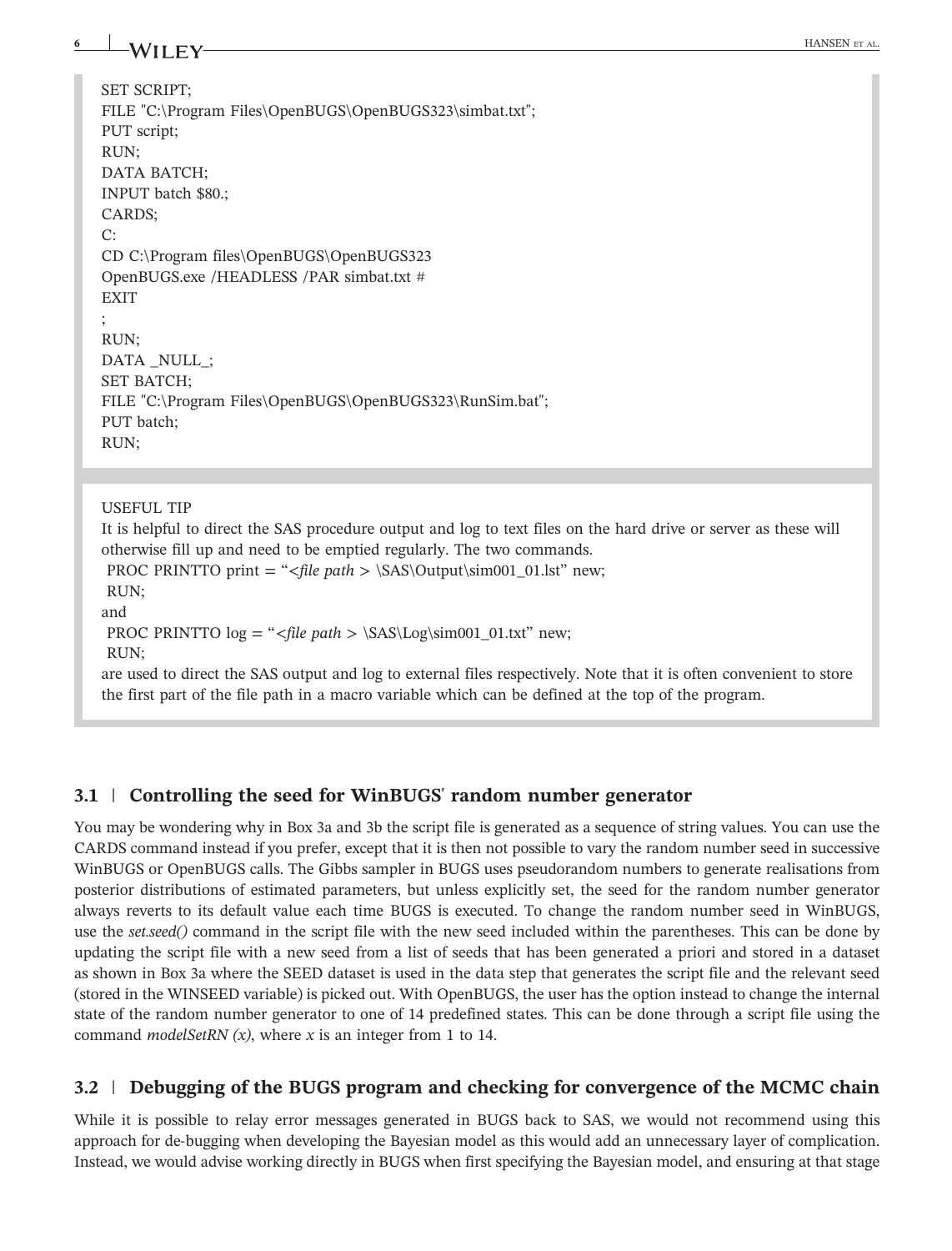that any problems are addressed with respect to model specifications, initial values, script files etc. We would only recommend turning to SAS to automate multiple runs of the Bayesian model after the model has been developed satisfactorily within BUGS's graphical user interface. There is then no need to facilitate the flow of error messages from BUGS to SAS.

It is unlikely to be feasible to use SAS to assess convergence of every MCMC chain because from each of possibly millions of chains this would require thousands of realisations to be passed to SAS for evaluation and computation of model diagnostics. Computationally, this would be extremely intensive, and even if feasible, it would not be humanly possible to assess each chain for convergence. Instead, we would advise that convergence is considered qualitatively during model specification, and by implementing spot checks for selected design scenarios and hypothesised dose-response relationships, at which points it is feasible to carefully inspect properties of trace plots and posterior distributions and convergence of multiple chains with over-dispersed initial values, for example using the in-built Brooks-Gelman-Rubin convergence diagnostic. $^{12}$ 

## **3.3** | **How to import BUGS model parameter estimates into SAS**

Once the Bayesian model has been fitted, posterior summary estimates of relevant parameters which have been saved by BUGS in a log file on the hard drive or server will need to be imported back into SAS. To do so, it is necessary to examine the log file carefully to ensure that it is deciphered correctly with parameter estimates being stored in the appropriate rows and columns. The data step in Box 4 is an example of how parameter estimates from a BUGS log file may be imported into a SAS dataset. Each line of the log file is read into a string variable and tab spaces are replaced with a single "X" using the *translate* function. Only lines pertaining to the relevant variables are retained before finally extracting the summary statistics and storing them as numeric variables.

```
Box 4 Importing parameter estimates from a BUGS log file into a SAS dataset.
DATA LOG;
INFILE "< file path >\BUGS\Output\log.txt" TRUNCOVER;
INPUT log $80.;
log=TRANSLATE(log,"X","09"x);
IF (SUBSTR(log, 2, <length of 1st parameter name>) EQ \leq name of 1st parameter >')
OR (SUBSTR(log, 2, <length of 2nd parameter name>) EQ '< name of 2nd parameter >')
<etc>;
parameter = PUT (scan(log, 1,'X'), $10.);
mean = \text{INPUT} (scan(log, 2, X'), best12.);
SD = INPUT (scan(log, 3, X'), best12.);
MC_error = INPUT (scan(log, 4, 'X'), best12.);P2_50 = \text{INPUT (scan(log, 5,X'), best12.)}median =INPUT (scan(log, 6,'X'), best12.);
P97_5 = INPUT (scan(log, 7,'X'), best12.);
RUN;
```
# **3.4** | **How to export realisations from Bayesian posterior distributions from BUGS to SAS**

To evaluate the functions that governed adaptation in the DexFEM trial, it was necessary to perform calculations in SAS on the raw simulated data from BUGS. To export realisations from posterior distributions, simply include *coda* command lines in the WinBUGS script file (OpenBUGS: *samplesCoda*) for each parameter to be exported:

```
coda(name of 1st parameter >, 'file path>/BUGS/output/param1')
coda(name of 2nd parameter >, 'file path>/BUGS/output/param2')
```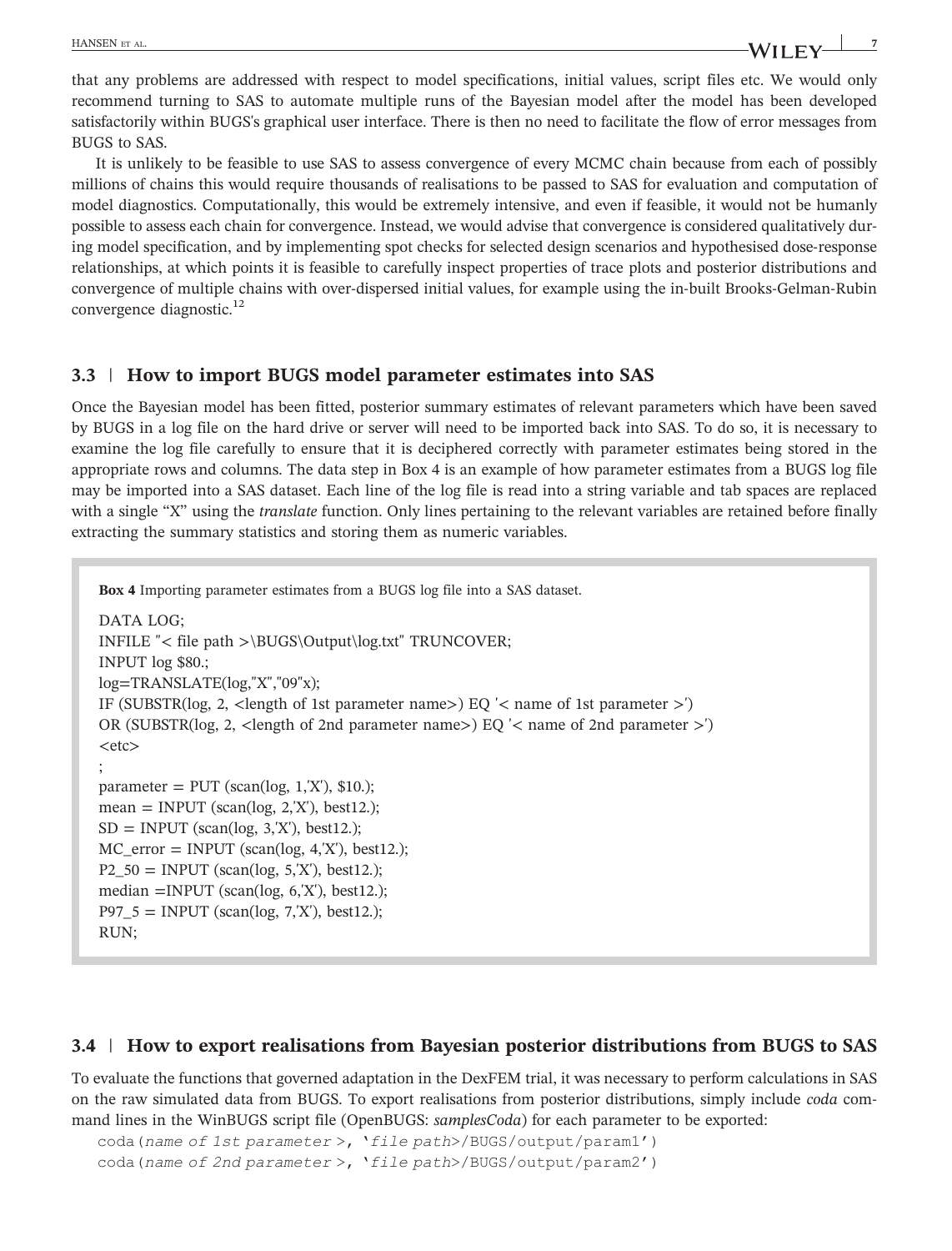# **8** HANSEN ET AL.

These lines will have to be inserted after setting the monitor for the relevant parameters with the *set* command (OpenBUGS: *samplesSet*) and running an adequate number of updates. We have included the SAS macro *CodaTransform* in Box 5 for reading the data from the coda files back into SAS and transforming them into a usable SAS dataset.

**Box 5** The CodaTransform macro for importing data from OpenBUGS coda files and transforming them into usable SAS datasets**.** To use with WinBUGS, change the file names in the first and second Proc Import call to *&Namepara.Index.txt* and *&Namepara..txt* respectively in order to match the slightly different coda file naming rules used by this version of the software. The macro has the following arguments: *Namepara* = <The parameter name specified in the "coda" command and included in the filename $\geq$ ; *Dim* = <The dimension of the parameter such as the number of trial arms, e.g. "7" $\geq$ .

```
%MACRO CODATRANSFORM(Namepara=, Dim=);
PROC IMPORT datafile="<file path>/BUGS/output/&Namepara.CODAindex.txt"
out=&Namepara.Index0 REPLACE;
getnames=no;
RUN;
PROC IMPORT datafile="<file path>/BUGS/output/&Namepara.CODAchain1.txt"
out=&Namepara.chain0 REPLACE;
getnames=no;
RUN;
DATA &Namepara.Index;
SET &Namepara.Index0;
ITERATIONS = VAR3-VAR2 + 1;
DO t = 1 TO ITERATIONS;
OUTPUT;
END;
KEEP VAR1 t;
RUN;
DATA &Namepara;
MERGE &Namepara.Index
&Namepara.chain0(DROP=VAR1);
RUN;
%IF &Dim.>1 %THEN %DO;
DATA &Namepara._final;
MERGE
&Namepara.(WHERE=(VAR1="&Namepara.[1]") rename=(VAR2="&Namepara.1"n))
%DO J=2 %TO &Dim.;
&Namepara.(WHERE=(VAR1="&Namepara.[&J.]")
rename=(VAR2="&Namepara.&J."n))
%END; ;
DROP VAR1;
RUN;
%END;
%IF &Dim.=1 %THEN %DO;
DATA &Namepara._final;
SET &Namepara.;
WHERE VAR1="&Namepara.";
RENAME VAR2="&Namepara."n;
DROP VAR1;
RUN;
%END;
%MEND CODATRANSFORM;
```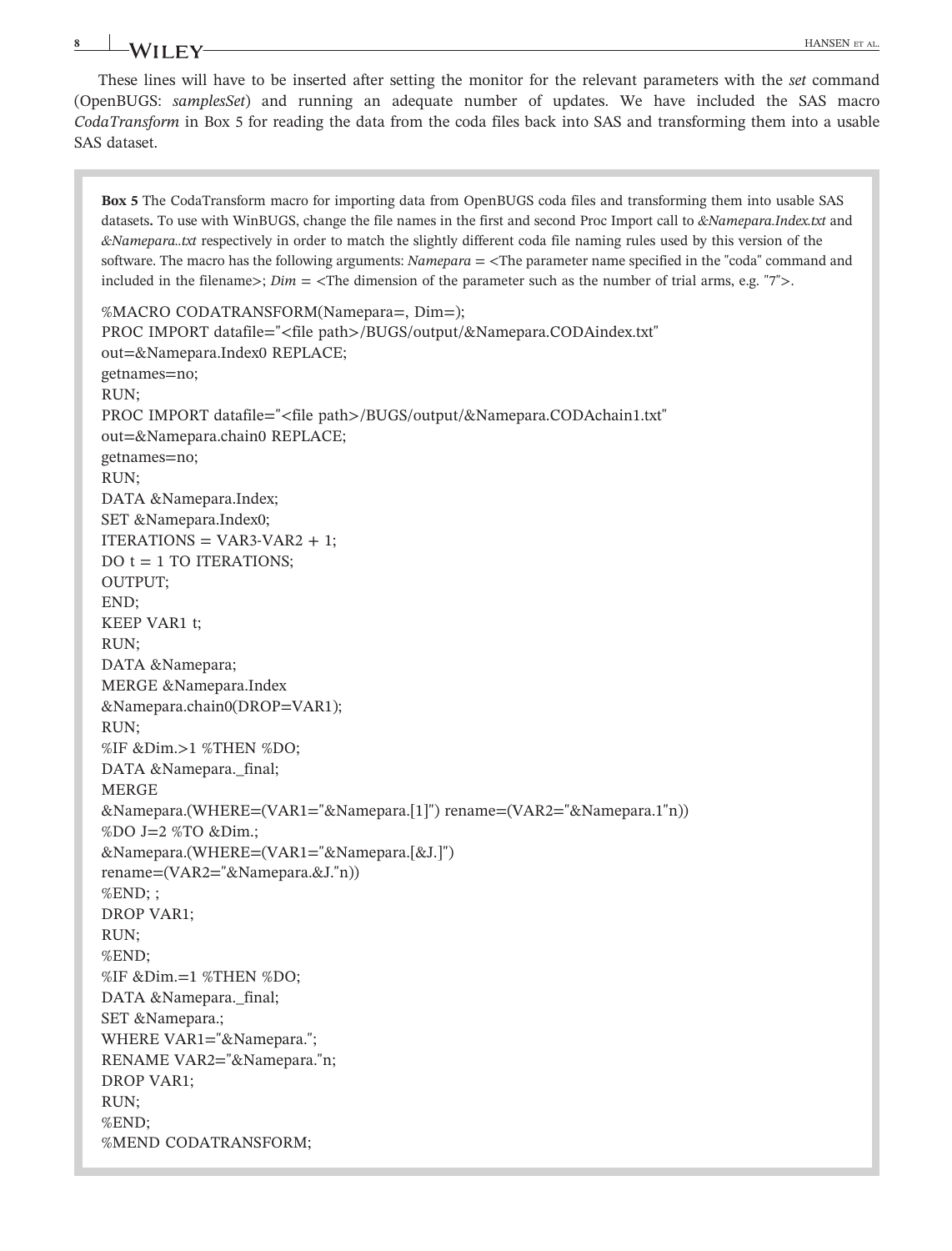# **3.5** | **How to simulate adaptation**

Model estimates from interim analyses are used to update the randomisation probabilities for subsequent participants enrolling during the next phase of the trial. It is good practice to store intermediate results such as the modelled parameter estimates and the set of new allocation probabilities after each interim analysis since these can be used to monitor the process of adaptation and may even be needed at a later stage for reanalysis to address questions unforeseen during the design development. Such results are easily added to a dataset by using the APPEND command of the SAS Datasets procedure.

```
LIBNAME results "file path > \SAS\results";
PROC DATASETS;
APPEND BASE = results. name of dataset on the drive >;
DATA = name of dataset with intermediate results to be stored;
RUN;
QUIT;
```
When saving such parameters, make sure to include a variable in the stored datasets which will allow identification of the particular trial run and adaptation stage which generated the data.

Once the allocation probabilities have been adapted, the trial progresses to the next phase by repeating the process of simulating baseline values at screening, randomising eligible subjects, inducing treatment effects according to the hypothesised dose-response curve, and simulating outcome values at follow-up. This goes on until the point of the next interim analysis when available data from all enrolled participants are passed to BUGS for model re‐estimation and estimates are fed back again to SAS for evaluation of the second adaptation, and so on. At the end of the simulated trial, the model is fitted one last time, and final treatment effect estimates are evaluated and stored. In order to determine design properties such as trial power and type I error rate with good precision, the whole trial simulation exercise is repeated many times.

## **3.6** | **A simple way to coordinate a complex simulation exercise**

By placing all core SAS programming code in SAS macros and using macro variables to denote key design parameters, it is possible to specify the entire set of trial scenarios to be investigated in a single control program. For example, in the DexFEM simulation study, the following macro call.

```
\S SIM (Interact = 0, Hetero = 0, Variance = 320, RRate = 5, Out = sim001, Repeat = 200,
Chart = TRUE,Placebo = 2,
Dose1 = 2,
Dose2 = 2,
Dose3 = 2,
Dose4 = 4.40,
Dose5 = 13.34,
Dose6 = 18.40,
PlacAlloc = 2/7,
NumAdapt = 2, RunIn = 33, Min1 = 34, Max1 = 66,
Min2 = 67, Max2 = 100;
```
invoked a run of 200 trial simulations under a scenario with a recruitment rate of five patients per month,\* a hypothesised dose-response curve defined by *Placebo, Dose1,..., Dose6* (notice that a non-zero effect has been placed on *Placebo* to emulate a placebo effect), a variance parameter of 320 without heteroscedasticity (*Hetero = 0*), and no baseline value-by-treatment interaction effect (*Interact = 0*). The design specified is a seven-arm adaptive trial with two adaptations (one each after 33 and 66 patient randomisations), a placebo allocation rate of 2/7, and a total sample size of 100 participants. The *Out* variable ensures that all data files generated from these simulations have a unique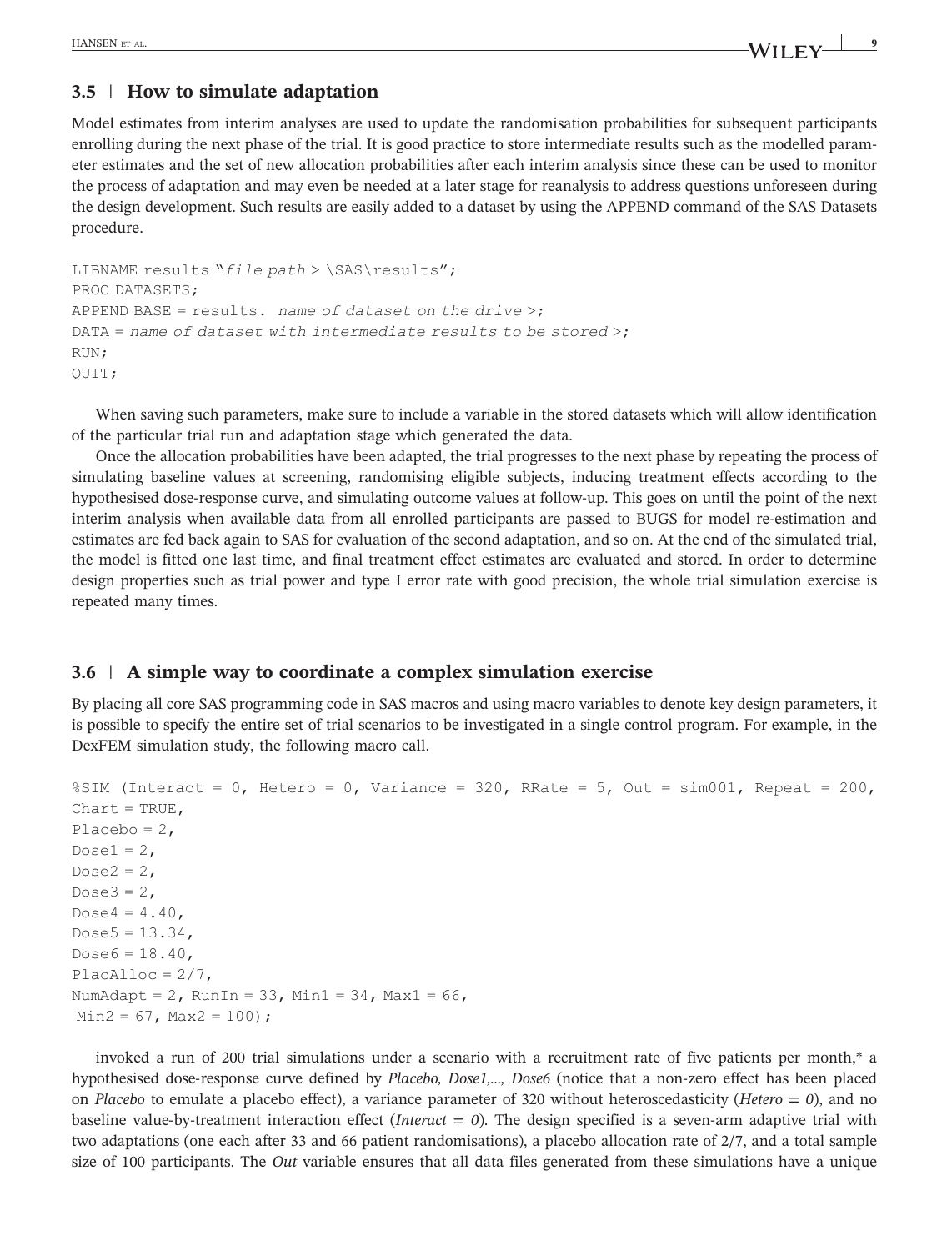



FIGURE 1 Allocation probabilities at each phase of a simulated dose-finding trial with seven parallel trial arms (placebo (P) and six active dose levels (d1-d6)) and two adaptations. The placebo allocation rate was held constant by design while allocation probabilities to the other arms changed following each adaptation interim analysis. The increase in allocation probabilities to higher dose‐levels during phase 2 and 3 reflects information gain over the course of the trial about the underlying dose‐response curve (which for the scenario in question was flat until dose level four)

identifying prefix. The *Chart = TRUE* option was used to generate a figure illustrating the way in which allocation probabilities changed through the different phases of the adaptive trial (Figure 1).

Finally, the SAS control program that contains the macro calls with details of every combination to be investigated can be executed in batch mode with a single program call. As well as being faster, batch mode execution allows the user to undertake other tasks on the computer while the simulations run their course. It is worth noting that significant speed gains may be achieved by directing file output to the local hard drive on the computer which is running the simulations instead of saving continually to a network server, although it is advisable to build in occasional back-ups to the server to avoid loss of data in case files on the local PC become corrupted.

The findings from the DexFEM pre-trial simulation study have been reported,<sup>13</sup> and the trial design selected commenced recruitment in January 2014.<sup>7</sup>

## **4** | **DISCUSSION**

In this Teacher's Corner article, we have illustrated how to carry out pre-trial simulation work for a Bayesian responseadaptive trial using SAS and WinBUGS or OpenBUGS, and in particular how to manage the dialogue between the two software platforms. A key strength of the approach is that the entire simulation task can be defined and controlled from within a single batch executable SAS program. We have included complete worked examples of such a program, one using WinBUGS and one using OpenBUGS, in the online supplementary appendix.

The simulations for the DexFEM study involved 200 repetitions each of about 150 different trial scenarios each requiring multiple adaptations and subsequent re‐estimation for every model parameter, resulting in a total of over one million MCMC runs which took approximately 6 weeks to run on a standard specification office PC.† (Although this was the computational time needed for the simulations to complete, the task of designing and programming the simulation study took much longer.) We ran the simulations on two computers in parallel to speed up the process. Undoubtedly, the simulation time could have been reduced by programming bespoke routines, for example using C+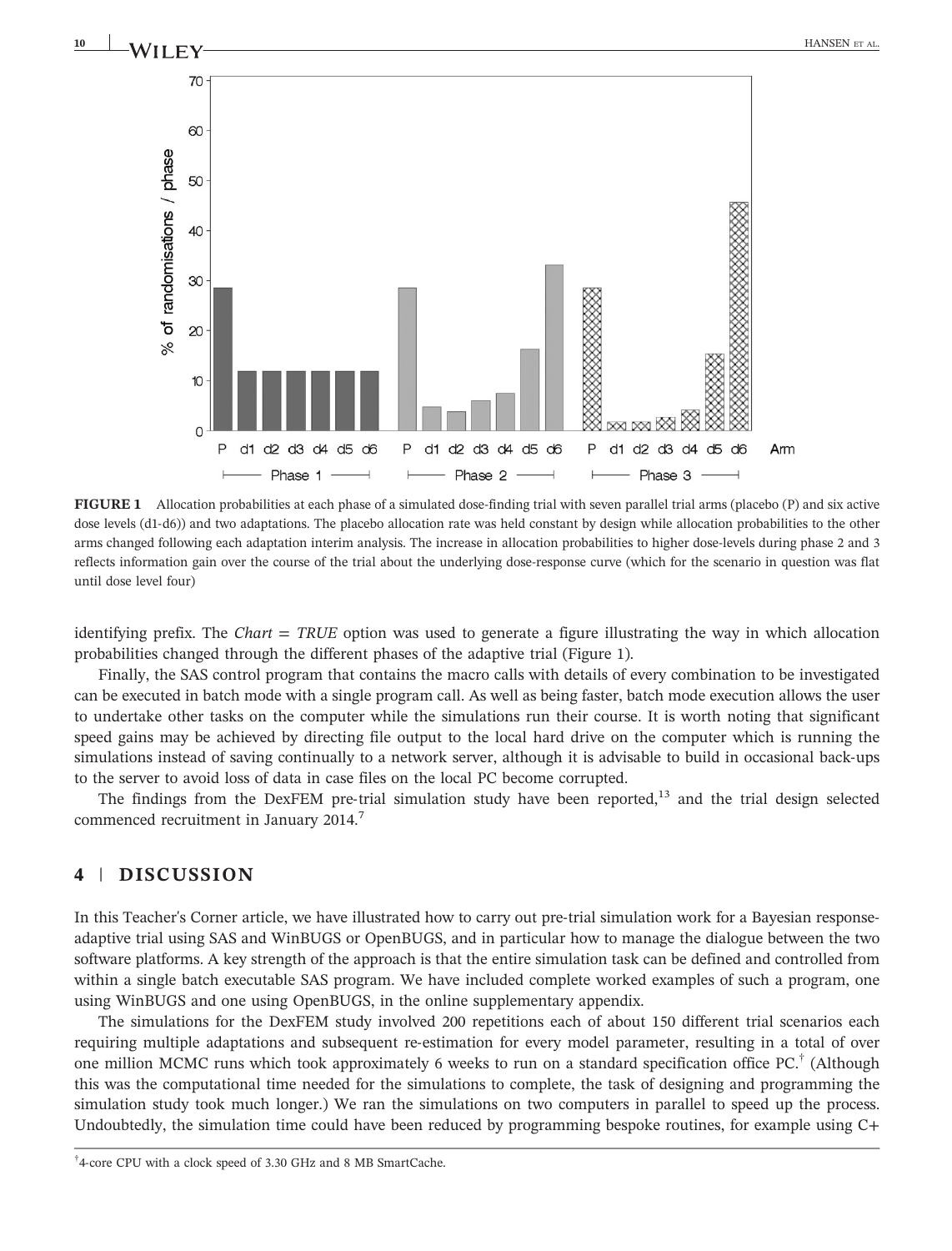+ or a similarly low‐level programming language; however, this would have required additional skills and programming efforts. The advantage of the approach described in this article is that it involves only commonly used statistical software and so will be a more accessible approach for many statisticians working on clinical trials.

SAS is commonly used among data analysts working on drug trials and is favoured by the pharmaceutical industry in part due to its comprehensive documentation and validation. WinBUGS and OpenBUGS are freely available to download from the website of the MRC Biostatistics Unit in Cambridge where the BUGS project began in 1989 ([http://www.](http://www.mrc-bsu.cam.ac.uk/software/bugs) mrc-[bsu.cam.ac.uk/software/bugs/\)](http://www.mrc-bsu.cam.ac.uk/software/bugs). The BUGS Book is an excellent WinBUGS and OpenBUGS manual and introductory text to Bayesian analysis, written by the group who developed the software.<sup>9</sup>

While BUGS is free, SAS is associated with considerable licence fees and is generally only affordable in large academic departments and pharmaceutical organisations. An obvious alternative to SAS would be to use R Software,<sup>14</sup> which is free and in some ways a more natural fit given the existing R packages such as R2WinBUGS and BRugs available from CRAN,<sup>15</sup> the Comprehensive R Archive Network, which incorporate functions for running BUGS through R, and even embedding OpenBUGS in R. The principles outlined in this article would similarly apply to managing the interface between R and WinBUGS when running a simulation study.

Within the context of regulated clinical trials, however, the rigorously validated SAS software is widely used among clinical trial statisticians and is typically preferred over R in the pharmaceutical industry; this article illustrates how to extend statistical programming in SAS to embed Bayesian modelling with BUGS for the development of adaptive clinical trial designs.

#### **FUNDING**

The DexFEM trial is funded by Medical Research Council award MR/J003611/1. The MRC Centre for Reproductive Health is supported by Medical Research Council Centre grant G1002033. C.J.W. and R.A.P. were also supported in this work by NHS Lothian via the Edinburgh Clinical Trials Unit.

#### **ACKNOWLEDGEMENTS**

We thank the DexFEM research team (co-investigators: Brian R Walker, John Iredale, Philippa Saunders, Stephen Hillier & Scott Semple; clinical research nurses: Catherine Murray, Sharon McPherson and Catherine Hall; trial coordinator: Anne Douglas; clinical researcher: Mayank Madhra; laboratory support: Moira Nicol, Alison Murray and Catherine Walker; trial support assistant, Barbara Hamilton; secretaries Anne Houghton and Sheila Milne), NHS Pharmacy (Hazel Milligan and Ruaridh Buchan), ACCORD (Ray French, Marise Bucukoglu, Bernadette Gallagher), Edinburgh Clinical Trials Unit (Garry Milne, Gina Cranswick, Sam Thomas), NHS Lothian (our colleague, the late Dr Gerry Beattie), Chalmers Clinic, NHS Lothian (Ailsa Gebbie, Sharon Cameron), SPCRN (Ellen Drost and Morag Place), University of Edinburgh Technology Transfer Office (Giles Dudley and Thomas Wood), Trial Steering Committee (Mary Ann Lumsden, Siladitya Bhattacharya, Dharani Hapangama), Data Monitoring Committee (Justin Clark, Ertan Saridogan, Rebecca Reynolds, Adrian Mander), and Tayside Pharmaceuticals (Baxter Millar).

## **DECLARATION OF CONFLICTING INTERESTS**

None declared.

#### **ORCID**

*Christian Holm Hansen* <http://orcid.org/0000-0002-5949-0097>

#### **REFERENCES**

- 1. Gallo P, Chuang‐Stein C, Dragalin V, et al. Adaptive designs in clinical drug development—an executive summary of the PhRMA Working Group. *J Biopharm Stat*. 2006;16(3):275‐283.
- 2. Lunn D, Spiegelhalter D, Thomas A, Best N. The BUGS project: evolution, critique, and future directions. *Stat Med*. 2009;28(25):3049‐3067.